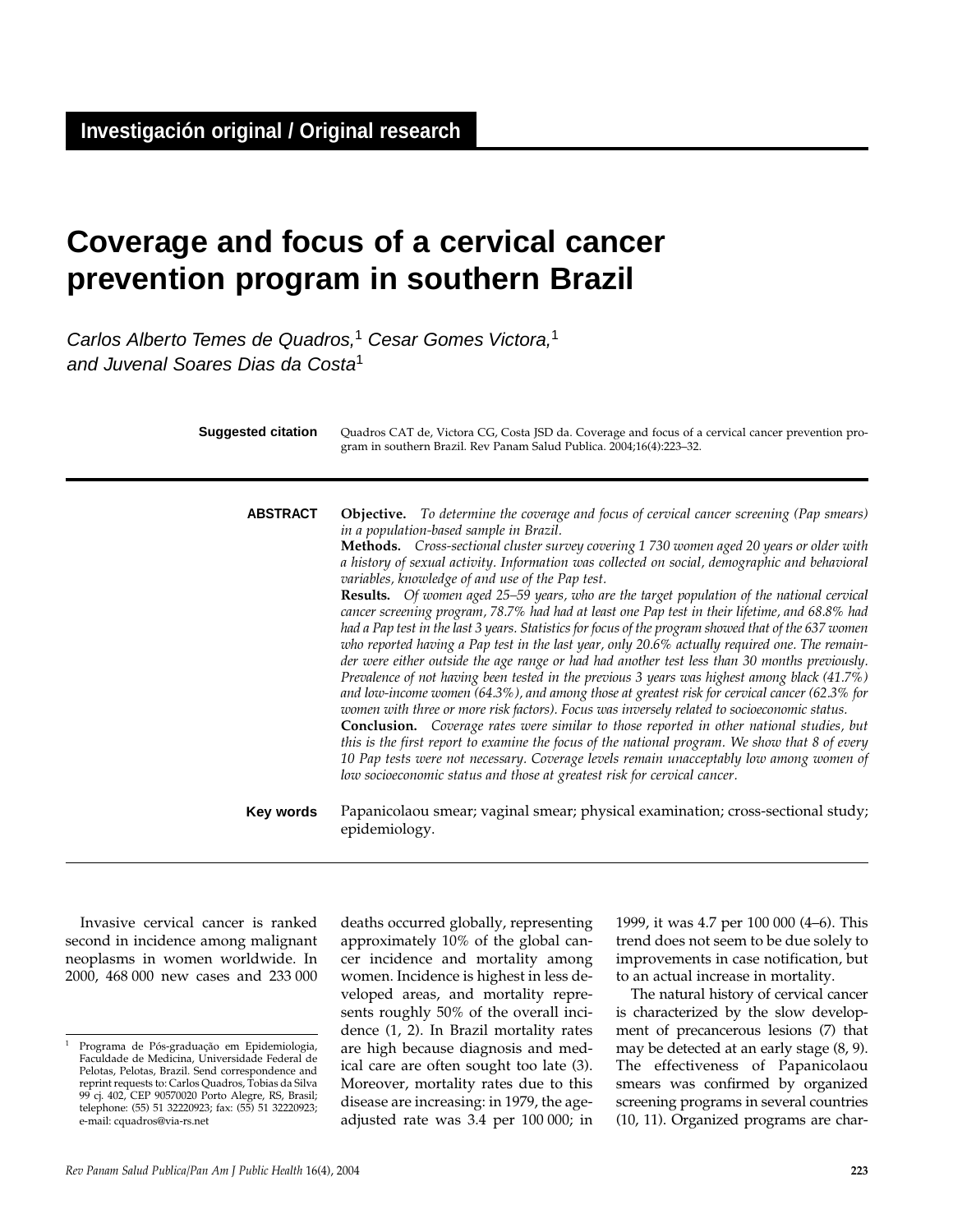acterized by central coordination and data collection, a well-defined target population, contacts with individual patients—including the active search for women who failed to attend appointments—and well-defined intervals between examinations. There has been much debate as to the costs and benefits of programs of this magnitude, most studies agreeing that the benefits provided by such a policy justify its implementation (12, 13). Although there are no randomized clinical trials that provide evidence of the effectiveness of screening for cervical cancer with Pap smears, observational studies of different designs have confirmed the effectiveness of organized programs. Ecological studies in British Columbia, Canada, showed that 80% coverage of the target population was achieved, resulting in a 70% reduction in incidence and mortality (14–16). Supportive evidence is also provided by data from Finland (17–18) and from Denmark (19).

The low levels of efficiency and effectiveness of some cervical cancer prevention programs have been attributed to low population coverage and to the poor quality of services provided. In the state of Rio Grande do Sul, in southern Brazil, time trends for cervical cancer follow the national pattern of a gradual increase in mortality (20), which suggests deficiencies in prevention.

In Brazil, the National Program for the Prevention of Cervical Cancer, launched in 1998, makes use of a mixed opportunistic-organized approach to screening. The program, implemented nationwide, recommends Pap testing every 3 years after two consecutive annual negative tests; the priority age group is 25–59 years (6). There were two mass campaigns in 1998 and 2002, but most tests take place during routine attendance at public sector health facilities. It should be noted that, although in an ideal world organized screening is the best option, programs that do not have all the components of a fully organized program can nonetheless contribute to reducing mortality if high coverage is achieved.

The present study describes the results of a population-based survey carried out in the city of Pelotas, southern Brazil, aimed at estimating coverage, focus (proportion of all tests performed that were actually needed) (21), and the determinants of participation in the cervical cancer prevention program.

#### **MATERIALS AND METHODS**

This study was part of a multipurpose health survey carried out by the *Universidade Federal de Pelotas* Postgraduate Epidemiology Program.

## **Study design**

A population-based cross-sectional study was conducted in the urban area of Pelotas, with roughly 320 000 inhabitants.

## **Study population**

The study sample consisted of all sexually active women aged 20 years or over. Although the target population of the screening program was restricted to those aged 25–59 years, information on all women was required to estimate the program's focus (see below).

The following variables were investigated: knowledge about the test (Pap smear) and its recommended periodicity; history of any previous tests; time since the last and next-to-last tests. Data were also collected on age, skin color, socioeconomic level (with the *Associação Brasileira de Pesquisa de Mercado* or ABIPEME system, widely used to classify socioeconomic level from A to E based on ownership of household assets) (22), household income, schooling, marital status, smoking history, medical appointments with gynecologists and general practitioners, type of health care of last appointment, menopausal status, number of normal deliveries, number of sexual partners, and age at first sexual intercourse.

## **Sampling**

Sampling was carried out in multiple stages. First all 281 census tracts (primary sample units) in urban Pelotas were listed and stratified into four groups according to mean head of family schooling. For each stratum a systematic sample of census tracts was drawn, with the probability of inclusion proportionate to population size. All households in each tract were listed, and systematic sampling was used to identify households that were to be visited. The sample included all women aged 20 years or more living in the selected households.

A structured questionnaire was used, and the interviews were carried out in the women's homes by trained interviewers between February and April, 2002. The questionnaire, designed for a broader study of health care services, consisted of 150 questions, 10 of which referred to the subject of the present study. As a quality control measure one of the investigators (C.Q.) checked the responses in a random subsample of 10% of the whole sample with a shortened version of the questionnaire. The primary objective of quality control was to ensure that the interview had taken place. It was not possible to calculate the kappa statistic for agreement on knowledge about Pap smears because the initial interview might have had an effect on subjects' level of knowledge.

To estimate a coverage of 65% with a 4% margin of error, and allowing for a 10% nonresponse rate and a design effect of 2.0, sample size was calculated at 1 201 subjects. Calculations to study the associations between explanatory variables and coverage assumed a 30% prevalence of exposure, a 1.5 odds ratio, a coverage of 63% among exposed women, a 2.0 design effect, and an additional 10% for nonresponse and 15% to control for confounders. Assuming 80% power, sample size was calculated at 1 144 women.

## **Statistical analysis**

Coverage was calculated with two different denominators: all eligible women, and those who reported knowing about the Pap test. Program focus (21) describes the proportion, among all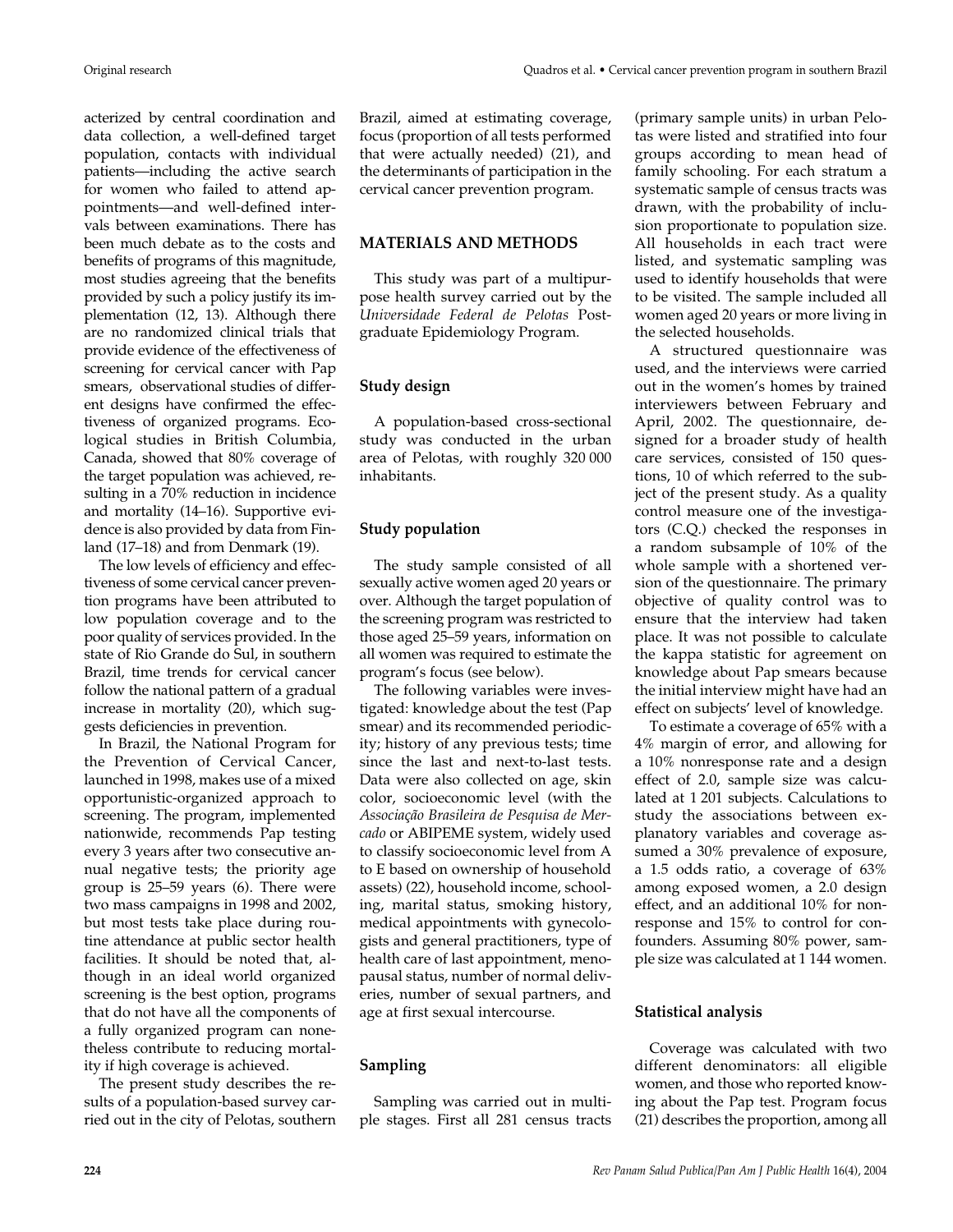tests that were carried out, of those which were actually necessary considering the woman's age and the time elapsed since the last test, in accordance with the national recommendations.

Factors associated with coverage were analyzed for the whole sample, assuming that women who reported not knowing about the Pap test would never have been tested (23).

The initial analyses yielded descriptive information on the subjects' history of previous Pap tests and knowledge about the test and its periodicity in relation to demographic, socioeconomic, and behavior- and healthrelated variables. Next, crude analyses were carried out to determine outcome prevalence according to the categories of independent variables. All outcomes were dichotomous, and we used chi-squared tests for heterogeneity and tests for linear trends in proportions for ordinal independent variables. Adjusted analyses were carried out for the outcome 'not having had a Pap test in the previous 3 years.' These analyses consisted of Poisson regression (svypois procedure, robust variance option, STATA 7.0 software) because—due to the high levels of coverage—odds ratios estimated through logistic regression tend to overestimate prevalence ratios. All analyses took into account the cluster sample strategy. Design effects due to cluster sampling, for the outcomes studied, were 2.1 for not having had a Pap test during the previous 3 years; 2.3 for never having had a Pap test, and 2.4 for not knowing about the test.

Multivariate analyses were based on a three-level conceptual model (24). The most distal level of determination included the variables age (in whole years) and skin color (white or nonwhite, as observed by the interviewer). The second (intermediate) level included variables that may be affected by those in the first level: schooling (in whole years), socioeconomic level (levels A–E), family income (above or below the minimum wage in the preceding month), and marital status (married or consensual union, single, divorced, or widow). The proximal level included variables that may be affected by those in the two higher levels, such as smoking (current smoker, former smoker, nonsmoker), number of vaginal deliveries, number of lifetime sexual partners, age at first sexual intercourse, medical appointments with general practitioners or gynecologists during the previous year, and type of health care (private or public). Menopausal status was included in the model with the distal level variables. The hierarchical approach adjusts the effect of each variable for those in the same or higher levels of causality. In this manner it avoids the pitfall of adjusting distal determinants for possible mediating variables (24). Within each level, variables with  $P < 0.2$  were kept in the model as potential confounders.

To evaluate the association between cancer risk and having had a preventive Pap test, a numerical risk score was constructed based on the presence of factors known to be related to an increased risk of cervical cancer (18): age at first sexual intercourse below 14 years; four or more sexual partners during the woman's lifetime; four or more vaginal deliveries; less than 5 years' schooling; and smoking. Each of these items was given equal weight in the score, which ranged from zero to five.

## **Ethical approval**

The study protocol was approved by the Ethics and Research Committee of the *Universidade Federal de Pelotas*, and confidentiality of individual data was maintained. Only the subjects' verbal consent was requested because the project was considered to entail minimal risk. A leaflet explaining the importance of the Pap test was distributed to all participants.

## **RESULTS**

The 1 600 households sampled contained 3 409 persons of either sex over 19 years of age, 3 372 of whom were eligible for participation in the study. Persons unable to respond to the ques-

tionnaire (1.1% of subjects) were excluded. Of the 1 880 women more than 20 years old, 72 could not be interviewed (3.8%). The final sample comprised 1 730 women who were or had been sexually active. The descriptive analysis showed that 83.0% of the women were white and that 10.4% received less than the minimum wage; 4.9% of the women had never attended school and 17.0% had done so for 12 or more years; 67.3% of the women were married, 14.0% were single, and 5.8% were widows.

Table 1 presents results for the 1 198 women aged 25–59 years, the target population of the cervical cancer prevention program. Analyses were also done separately for all women aged 20 years or more, and the results were very similar.

Of the women interviewed, 86% reported knowing about the Pap test, 78.7% reported having had the test at least once in their lifetime, and 68.8% reported having had the test less then 3 years previously.

Among women who knew about the test, only 0.3% answered correctly that the recommended periodicity was every 3 years, and 91.5% reported that they had had the test at least once in their lifetime. A total of 637 women had been tested within the previous year (Table 1). An additional 125 women aged under 25 or over 59 years (not included in Table 1) also reported having had a Pap test during the preceding year.

These data allowed us to estimate program focus, that is, the percentage of these women who actually needed to be tested during the preceding 12 months (Table 2). We started by identifying women who had unnecessary tests. These comprised the 125 women who were outside the recommended age group and 438 women who, despite being in the correct age group, had had a previous test during the preceding 30 months (a period of 30 months rather than 36 months was used as a conservative estimate). However, it was necessary to allow for women who were due for their second test, which should be done one year after the first. We estimated this num-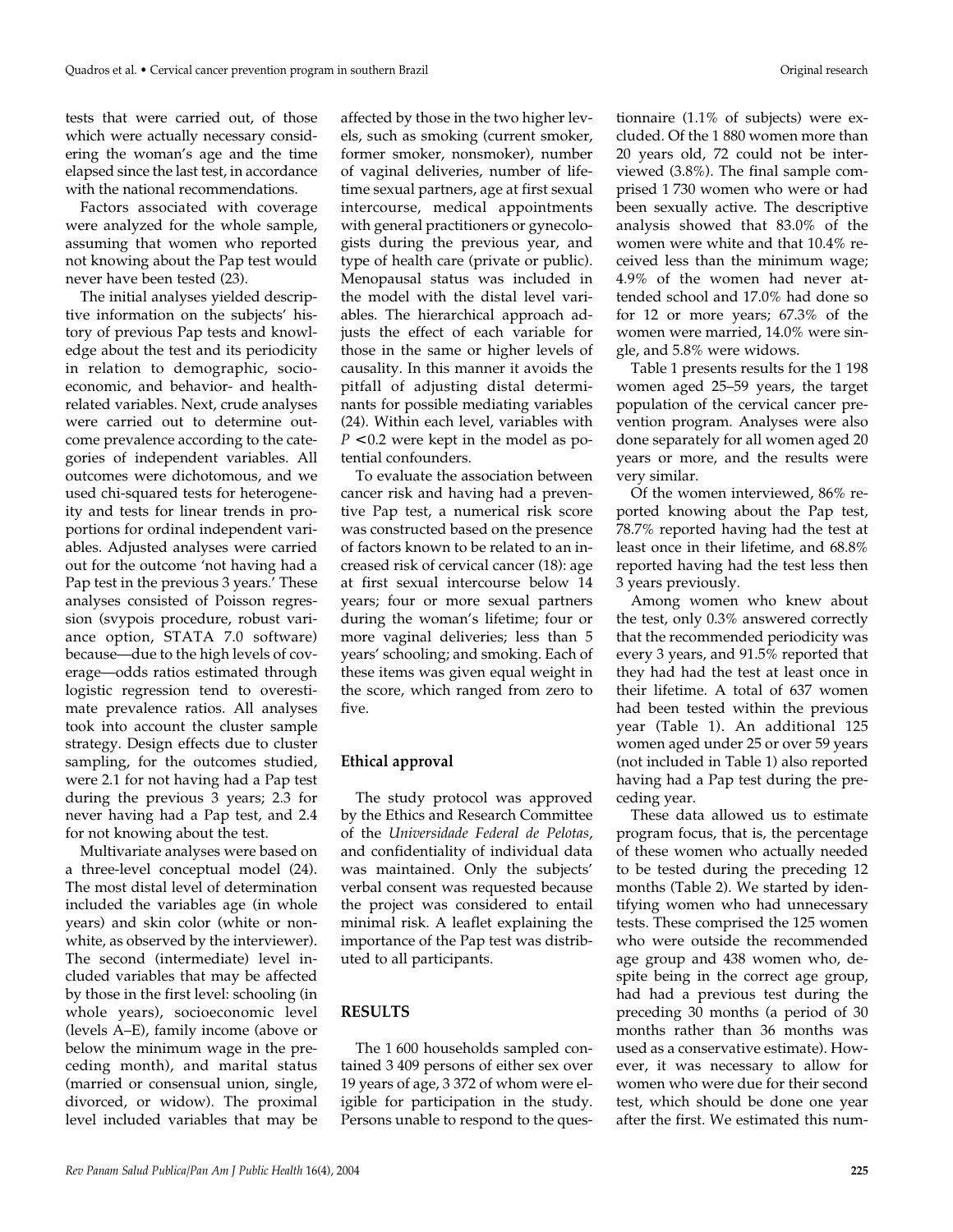| TABLE 1. Distribution of women surveyed in 2002 in Pelotas, Brazil, according to their |  |  |  |
|----------------------------------------------------------------------------------------|--|--|--|
| knowledge of the Pap test and history of Pap testing                                   |  |  |  |

|                                                  | Women between 25 and 59 years<br>of age ( $n = 1$ 198) |         |  |
|--------------------------------------------------|--------------------------------------------------------|---------|--|
| Variables                                        | Percent                                                | Number  |  |
| All women in the age group                       |                                                        |         |  |
| Knowledge of the test                            |                                                        |         |  |
| Yes                                              | 86.0                                                   | 1 0 3 0 |  |
| <b>No</b>                                        | 14.0                                                   | 168     |  |
| At least one test during the woman's lifetime    |                                                        |         |  |
| Yes                                              | 78.7                                                   | 943     |  |
| <b>No</b>                                        | 21.3                                                   | 255     |  |
| Time elapsed since last test                     |                                                        |         |  |
| $<$ 12 months                                    | 42.7                                                   | 512     |  |
| $12-23$ months                                   | 17.4                                                   | 208     |  |
| $24 - 35$ months                                 | 8.8                                                    | 105     |  |
| $\geq$ 36 months                                 | 9.8                                                    | 118     |  |
| Never been tested                                | 21.3                                                   | 255     |  |
| Women who knew about the test                    |                                                        |         |  |
| Knowledge of periodicity                         |                                                        |         |  |
| Does not know                                    | 5.0                                                    | 51      |  |
| More than once a year                            | 24.7                                                   | 255     |  |
| Once a year                                      | 68.6                                                   | 707     |  |
| Every 2 years                                    | 1.4                                                    | 14      |  |
| Every 3 years                                    | 0.3                                                    | 3       |  |
| At least one test during the woman's lifetime    |                                                        |         |  |
| Yes                                              | 91.5                                                   | 943     |  |
| <b>No</b>                                        | 8.5                                                    | 87      |  |
| Women tested during the last 12 months           |                                                        |         |  |
| Interval between next-to-last and last test more |                                                        |         |  |
| than 12 months before                            |                                                        |         |  |
| $\leq$ 30 months                                 | 85.5                                                   | 438     |  |
| 31-42 months                                     | 3.1                                                    | 16      |  |
| >42 months or only one test in lifetime          | 5.3                                                    | 27      |  |
| Very first test                                  | 6.1                                                    | 31      |  |
|                                                  |                                                        |         |  |

ber to be equal to that of women who had their first test, i.e., 31 women. We also allowed for a 6% rate of repeat tests because of abnormal results (25), i.e., 26 women. Thus, of the 438 women in the target age group, we es-

timated that Pap tests were not necessary in 381 (438 minus 31 minus 26).

In summary, of 637 women who had had the test during the preceding year, 125 were outside the target age range and 381 were in the correct age range but did not need a Pap test on that occasion. This gave a total of 131 women, or 20.6%, who actually needed the test. This figure represents the program's focus.

Table 2 presents focus according to ABIPEME socioeconomic level, and shows that roughly 90% of the tests in women belonging to levels A and B were unnecessary. Separate analyses (not shown) for public and private sector users showed focus to be 23.8% and 18.1%, respectively.

Table 3 presents descriptive statistics for the 1 198 women aged 25–59 years and the prevalence of the outcomes for each category of explanatory variables. Bivariate analyses were carried out for the outcomes 'not knowing about the Pap test,' 'never having been tested,' and 'not having been tested in the last 3 years.' Because the results were similar for these three outcomes, they will be discussed together.

In general, the highest rates of knowledge and coverage were observed in the 35–39 and 40–44 year old age groups although the prevalence of 'never having the test' was also low in the 50–54 year old group. Knowledge and coverage were lower among nonwhite women, despite similar proportions of white (64.2%) and nonwhite women (64.7%) having visited gynecologists during the previous year.

Both knowledge and coverage showed statistically significant direct associations with socioeconomic level, family income and schooling. The strong association of socioeconomic level persisted when the analysis was

**TABLE 2. Focus, according to socioeconomic level, of the cervical cancer prevention program in Pelotas, Brazil, in 2002, calculated on the basis of tests performed during the previous year**

| ABIPEME<br>socioeconomic<br>level | Women<br>tested<br>in the<br>preceding<br>year<br>a |                                    | Women aged 25–59 years with a Pap test in the preceding year |                                             |                            |                       |                                         |                                       |                               |  |
|-----------------------------------|-----------------------------------------------------|------------------------------------|--------------------------------------------------------------|---------------------------------------------|----------------------------|-----------------------|-----------------------------------------|---------------------------------------|-------------------------------|--|
|                                   |                                                     | Outside<br>the target<br>age group | Total<br>number<br>$c = a - b$                               | Previous test<br>$\leq$ 30 months<br>before | Verv<br>first<br>test<br>e | 6%<br>repeat<br>tests | Unnecessarv<br>tests<br>$q = d - e - f$ | Necessary<br>tests<br>$h = a - b - q$ | Focus<br>(Percent)<br>i = h/a |  |
| A/B                               | 222                                                 | 37                                 | 185                                                          | 173                                         |                            | 10                    | 160                                     | 25                                    | 11.4                          |  |
| С                                 | 254                                                 | 53                                 | 201                                                          | 167                                         | 12                         | 10                    | 145                                     | 56                                    | 22.1                          |  |
| D                                 | 146                                                 | 27                                 | 119                                                          | 95                                          | 14                         | 6                     | 75                                      | 44                                    | 29.9                          |  |
| E                                 | 13                                                  |                                    | 6                                                            | ◠                                           |                            | $\Omega$              |                                         | 6                                     | 47.1                          |  |
| Total                             | 637                                                 | 125                                | 512                                                          | 438                                         | 31                         | 26                    | 381                                     | 131                                   | 20.6                          |  |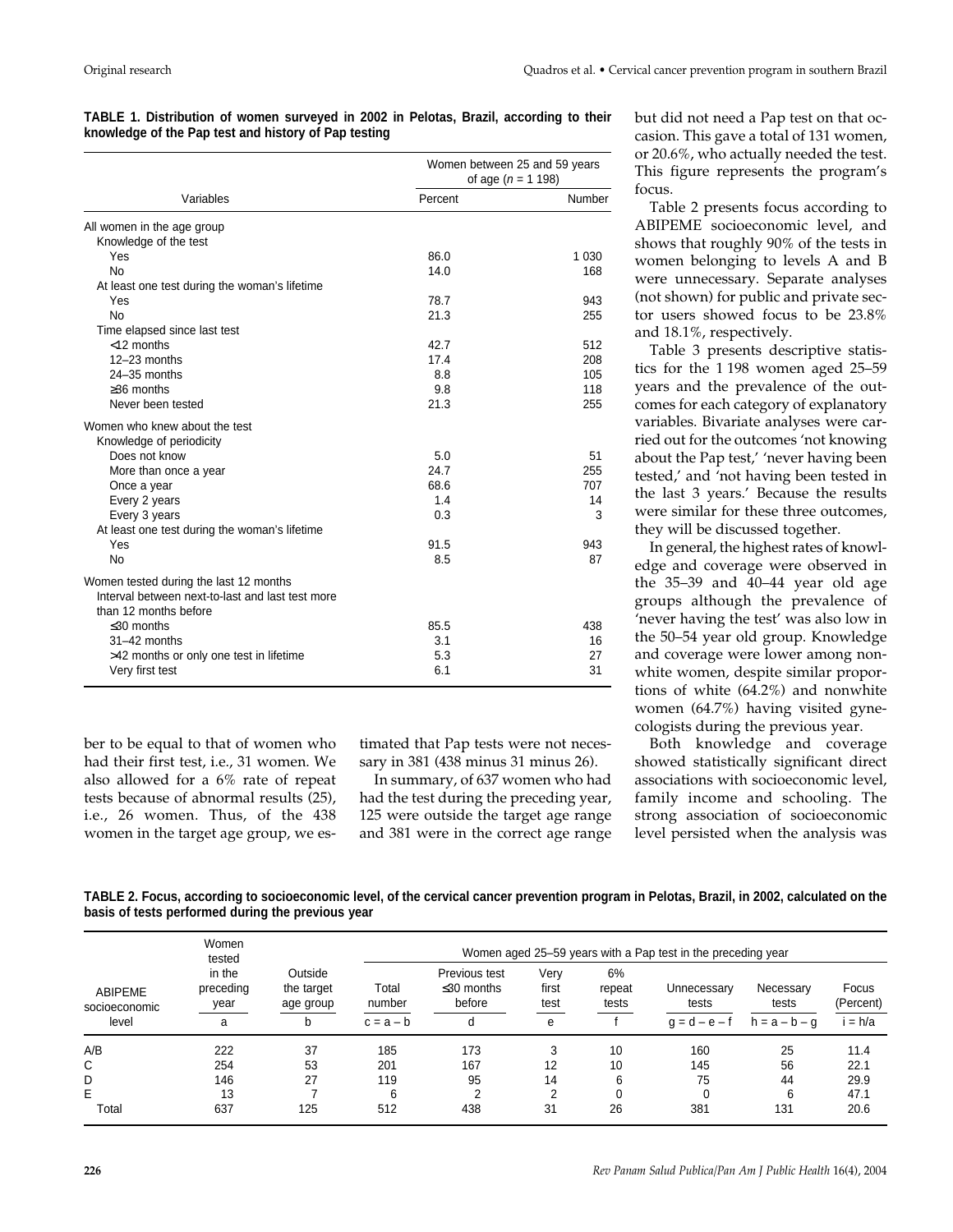#### **TABLE 3. Distribution of 25-to-59-year-old women in Pelotas, Brazil, in 2002, according to sociodemographic, behavioral and reproductive variables, and association with the prevalence of knowledge about the Pap test and history of Pap testing**

| Variable                                                                                                     | Number of<br>women <sup>a</sup> | Prevalence of<br>lack of knowledge<br>about the test<br>(Percent) | Prevalence of<br>never having<br>been tested<br>(Percent) | Prevalence of not<br>having been tested<br>in the previous<br>3 years (Percent) |
|--------------------------------------------------------------------------------------------------------------|---------------------------------|-------------------------------------------------------------------|-----------------------------------------------------------|---------------------------------------------------------------------------------|
| Age (years)<br>$25 - 29$<br>$30 - 34$<br>$35 - 39$<br>$40 - 44$                                              | 166<br>172<br>182               | $(P = 0.03)^{b}$<br>18.1<br>15.2<br>11.0                          | $(P = 0.03)^{b}$<br>31.9<br>21.5<br>18.7                  | $(P < 0.009)^b$<br>39.2<br>29.1<br>23.6                                         |
| 45-49<br>$50 - 54$<br>$55 - 59$                                                                              | 190<br>177<br>185<br>126        | 11.1<br>12.4<br>12.4<br>20.6                                      | 16.3<br>20.9<br>18.4<br>23.0                              | 27.9<br>30.0<br>33.0<br>38.1                                                    |
| Skin color<br>White<br>Nonwhite                                                                              | 994<br>204                      | $(P < 0.001)^b$<br>12.5<br>21.6                                   | $(P < 0.001)^b$<br>19.3<br>30.9                           | $(P < 0.001)^b$<br>29.0<br>41.7                                                 |
| ABIPEME socioeconomic level                                                                                  |                                 |                                                                   |                                                           |                                                                                 |
| A/B<br>С<br>D<br>E                                                                                           | 294<br>500<br>359<br>42         | $(P < 0.001)^c$<br>3.1<br>11.6<br>23.7<br>38.1                    | $(P < 0.001)^c$<br>6.8<br>19.0<br>32.6<br>54.8            | $(P < 0.001)^c$<br>11.9<br>29.2<br>45.4<br>64.3                                 |
| Family income (-fold minimum wage)                                                                           |                                 | $(P < 0.001)^c$                                                   | $(P < 0.001)^c$                                           | $(P < 0.001)^c$                                                                 |
| > 6<br>3.01 to 6.0<br>1.01 to 3.0<br>$<$ 1                                                                   | 274<br>298<br>423<br>116        | 4.4<br>11.4<br>18.7<br>30.2                                       | 9.1<br>18.8<br>28.1<br>38.0                               | 16.1<br>28.9<br>39.7<br>50.0                                                    |
|                                                                                                              |                                 | $(P < 0.001)^c$                                                   | $(P < 0.001)^c$                                           | $(P < 0.001)^c$                                                                 |
| Schooling (years)<br>12 or more<br>$9 - 11$<br>$5 - 8$<br>$1 - 4$<br>No formal education                     | 203<br>291<br>411<br>243<br>49  | 2.5<br>7.6<br>13.9<br>25.5<br>44.9                                | 5.9<br>17.2<br>21.9<br>32.1<br>51.0                       | 11.8<br>24.4<br>31.6<br>46.1<br>71.4                                            |
|                                                                                                              |                                 |                                                                   |                                                           |                                                                                 |
| Marital status<br>Married<br>Single<br>Divorced<br>Widow                                                     | 806<br>168<br>155<br>69         | $(P = 0.2)^{b}$<br>13.8<br>13.7<br>12.3<br>21.7                   | $(P < 0.001)^b$<br>19.2<br>27.4<br>20.7<br>31.9           | $(P < 0.001)^b$<br>29.0<br>32.7<br>32.3<br>50.7                                 |
| Smoking<br>Never smoked<br>Former smoker<br>Smoker, up to 1 pack per day<br>Smoker, more than 1 pack per day | 633<br>217<br>210<br>138        | $(P = 0.4)^{b}$<br>13.6<br>12.9<br>17.1<br>13.0                   | $(P = 0.04)^{b}$<br>21.2<br>16.1<br>27.1<br>21.0          | $(P = 0.17)^{b}$<br>28.6<br>30.0<br>35.7<br>37.7                                |
| Total                                                                                                        | 1 198 <sup>a</sup>              | 14.0                                                              | 21.3                                                      | 31.1                                                                            |
| Gynecologist appointments during previous year<br>One or more<br>None                                        | 839<br>358                      | $(P < 0.001)^b$<br>8.5<br>27.1                                    | $(P < 0.001)^b$<br>12.7<br>41.1                           | $(P < 0.001)^b$<br>16.3<br>65.6                                                 |
| General practitioner appointments during previous year<br>One or more<br>None                                | 773<br>416                      | $(P < 0.001)^b$<br>11.4<br>18.8                                   | $(P < 0.001)^b$<br>18.1<br>26.9                           | $(P < 0.002)^{b}$<br>27.8<br>37.3                                               |
| Type of health care of last gynecological appointment<br>Private/insurance<br>Public sector                  | 531<br>642                      | $(P < 0.001)^b$<br>6.6<br>19.2                                    | $(P < 0.001)^b$<br>12.2<br>27.7                           | $(P < 0.001)^b$<br>20.3<br>38.2                                                 |
| Menopause<br>No<br>Yes                                                                                       | 849<br>346                      | $(P = 0.08)^{b}$<br>12.8<br>17.1                                  | $(P = 0.8)^{b}$<br>21.5<br>20.8                           | $(P < 0.16)^b$<br>29.8<br>34.1                                                  |

(continued on next page)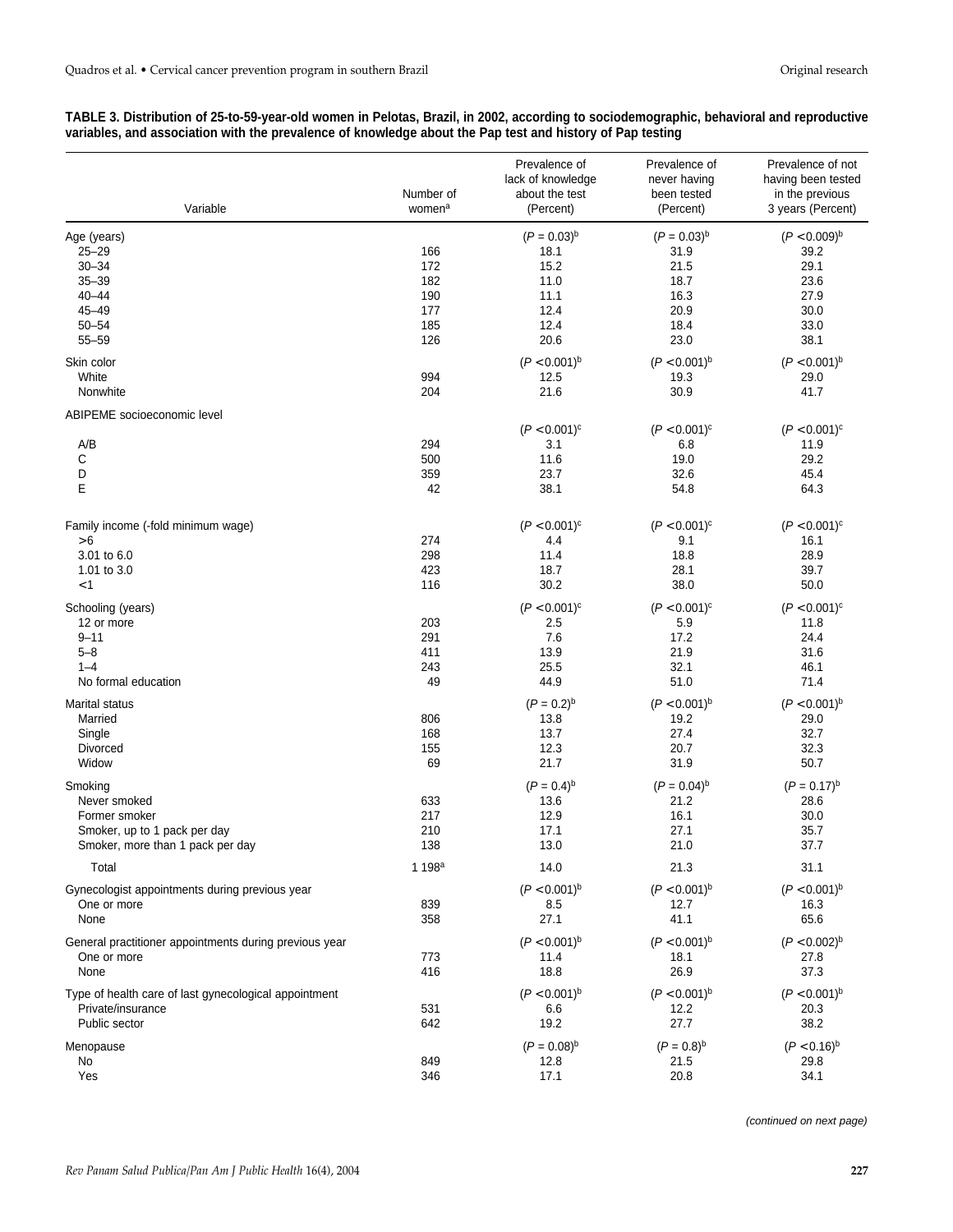## **TABLE 3. (Continued)**

| Variable                                    | Number of<br>women <sup>a</sup> | Prevalence of<br>lack of knowledge<br>about the test<br>(Percent) | Prevalence of<br>never having<br>been tested<br>(Percent) | Prevalence of not<br>having been tested<br>in the previous<br>3 years (Percent) |
|---------------------------------------------|---------------------------------|-------------------------------------------------------------------|-----------------------------------------------------------|---------------------------------------------------------------------------------|
| Normal deliveries                           |                                 | $(P < 0.001)^b$                                                   | $(P = 0.03)^{b}$                                          | $(P = 0.003)^{b}$                                                               |
| < 4                                         | 1 0 5 9                         | 12.9                                                              | 20.3                                                      | 29.6                                                                            |
| $\geq 4$                                    | 138                             | 23.2                                                              | 29.0                                                      | 43.5                                                                            |
| Number of sexual partners during lifetime   |                                 | $(P = 0.04)^c$                                                    | $(P = 0.13)^c$                                            | $(P = 0.15)^c$                                                                  |
|                                             | 588                             | 15.0                                                              | 22.1                                                      | 31.6                                                                            |
| 2                                           | 232                             | 13.4                                                              | 20.3                                                      | 32.8                                                                            |
| 3                                           | 130                             | 16.2                                                              | 25.4                                                      | 31.5                                                                            |
| 4                                           | 66                              | 4.6                                                               | 10.6                                                      | 27.3                                                                            |
| $\geq 5$                                    | 135                             | 9.6                                                               | 17.0                                                      | 26.0                                                                            |
| Did not answer                              | 47                              |                                                                   |                                                           |                                                                                 |
| Age at first sexual intercourse (years)     |                                 | $(P = 0.002)^c$                                                   | $(P = 0.05)^c$                                            | $(P = 0.03)^c$                                                                  |
| $\geq$ 23                                   | 187                             | 9.1                                                               | 16.0                                                      | 23.5                                                                            |
| $20 - 22$                                   | 224                             | 10.3                                                              | 21.0                                                      | 30.4                                                                            |
| $17 - 19$                                   | 462                             | 13.6                                                              | 20.1                                                      | 32.5                                                                            |
| $14 - 16$                                   | 257                             | 18.3                                                              | 23.3                                                      | 31.1                                                                            |
| $11 - 13$                                   | 31                              | 25.8                                                              | 38.7                                                      | 51.6                                                                            |
| Did not answer                              | 37                              |                                                                   |                                                           |                                                                                 |
| Number of risk factors for cervical cancerd |                                 | $(P < 0.001)^c$                                                   | $(P < 0.001)^c$                                           | $(P < 0.001)^c$                                                                 |
| 0                                           | 486                             | 9.3                                                               | 16.5                                                      | 23.3                                                                            |
|                                             | 431                             | 14.4                                                              | 21.1                                                      | 32.3                                                                            |
| 2                                           | 228                             | 19.8                                                              | 27.6                                                      | 38.6                                                                            |
| $\geq$ 3                                    | 53                              | 30.2                                                              | 39.6                                                      | 62.3                                                                            |
| Total                                       | 1 198 <sup>a</sup>              | 14.0                                                              | 21.3                                                      | 31.1                                                                            |

a Total observations differ between variables because of missing answers for some items.

**b** Wald test for heterogeneity (Poisson regression).

<sup>c</sup> Wald test for linear trend (Poisson regression).

<sup>d</sup> Smoking history, number of deliveries >3, number of sexual partners, schooling, age at first sexual intercourse.

restricted to women who had visited a gynecologist during the preceding year. In socioeconomic classes A and B, only 11.9% of the women had not had a vaginal smear in the last 3 years; in classes C, D, and E the respective percentages were 29.2%, 45.4%, and 64.3%.

Regarding marital status, knowledge and coverage were lowest among widows, although the difference was statistically significant only for coverage (Table 3). There were no clear associations between knowledge or coverage and smoking status.

Significant differences were found for variables related to healthcare service usage. Women who visited a general practitioner or gynecologist within the 12 months prior to the interview were more likely to know about and to have had a Pap test

(Table 3). Among the women who consulted private sector gynecologists, 72.6% of all white women and 5.5% of all nonwhite women  $(P = 0.005)$  had had the test, whereas among users of public sector health care these percentages were 57.9% and 49.7%, respectively  $(P = 0.05)$ . Women whose last gynecologist appointment (at any time in the past) was with a private or health plan clinic were also more likely to know about and to have had the test (Table 3). When the analysis was restricted to women who had had an appointment with a physician within the previous year, the percentage of those who had not had the test in the preceding 3 years was 10.5% for private sector users and 21.9% for public sector users.

Our analysis of behavioral and biological variables related to sexual history showed that menopause was not significantly associated with the outcomes we studied. Women with four or more deliveries and those who became sexually active at an early age were less likely to know about and to have had the test. Those with fewer than four sexual partners during their lifetime were less likely to know about the test, but this variable showed no association with actual Pap testing.

The number of risk factors identified for cervical cancer in each woman was inversely associated with her knowledge about the Pap test and coverage (Table 3).

Multivariate analysis for the main outcome—not having had the test during the previous 3 years—was based on Poisson regression. The variables age and skin color were kept in the first hierarchical level of the model of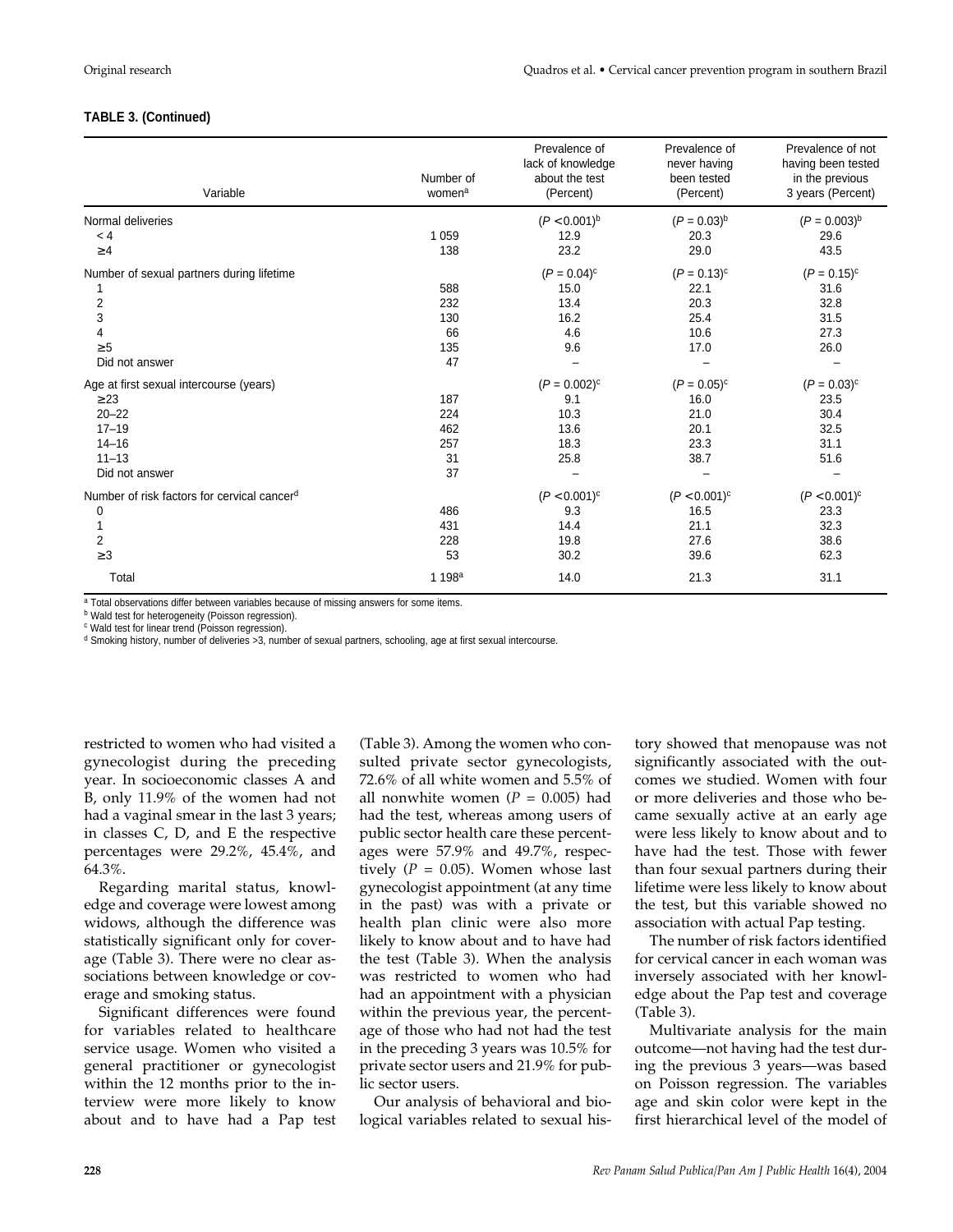determination because both were significant, but menopausal status was excluded. In the second hierarchical level, socioeconomic level and schooling were kept in the model, but income and marital status were no longer significant after adjustment. In the third level, after allowing for variables from the first two levels that remained in the model, having been seen by a general practitioner or gynecologist during the preceding year remained significant (Table 4).

#### **DISCUSSION**

Although Papanicolaou smears are an effective tool for the early detection of cervical cancer, there are still questions as to whether Pap tests are being used appropriately by Brazilian women. The limited availability of epidemiological data hampers any attempt to evaluate population-wide coverage, and production data (number of tests performed) are not a reliable source of information because a small group of women may be taking the test repeatedly. Hence the need for population-based cross-sectional studies that make it possible to evaluate and monitor public policy implementation in this area. Further advantages of the cross-sectional design include the ability to obtain a probability sample, and greater speed and objectivity of data collection. Among the methodological aspects of the present study, we wish to highlight the low levels of loss and refusal, and the high similarity in the distribution of demographic and socioeconomic data between our sample and the municipal census (26) (data not shown). There are no data from Brazil on the quality of selfreports of Pap testing, but the international literature (27–28) suggests that overreporting may be a problem. This should be taken into account when the results presented here are interpreted.

Our data show that 14% of the women did not know about the test, and more than 99% did not know the recommended periodicity. A study conducted in a São Paulo gynecology hospital showed that 63% of the

women with invasive cervical cancer had inadequate knowledge of the test (29). These results show that further efforts to educate women about Pap testing and cancer prevention are required.

We found that 78.7% of all women aged 25–59 years had had a Pap test at least once in their lifetime, and that 68.8% had been tested within the preceding 3 years. Therefore, the 80% coverage goal (with one test every 3 years) established by the National Program for the Prevention of Cervical Cancer (6) was not achieved, particularly if one considers that the present results may overestimate coverage because of selfreporting errors. Comparisons with data in other Brazilian studies show 64% test coverage in a 1995 INCA (National Cancer Institute) population survey of Pap testing performed at least once during a woman's lifetime. This number ranged, depending on conditions at each municipality, from 79% for capital cities to 56% for smaller cities (30). A random population-based study in São Paulo in 1987 found 69% coverage for once-in-life testing and 60.8% coverage for the preceding 3 years (31). A 1991 case-control study in the same city found 67% coverage for once-in-life testing among control participants (32). Data from an earlier study of women 20 to 69 years old in the same city with the same methods as the present study showed 65% coverage for the preceding 3 years (33).

Pap tests performed at regular intervals on a large number of women will produce better results, with more lives saved, than their frequent repetition within restricted groups (34). Regular spacing of tests after two consecutive negative annual test results leads to lower costs with a minimal reduction in potential benefits and greater accessibility for all women (35).

An innovative aspect of the present study is our calculation of wasted resources caused by the unnecessary repetition of tests, as expressed by program focus. Only an estimated 20.6% of all tests performed during the year preceding the study were actually necessary according to program recommendations, waste being greater among

higher socioeconomic levels. The 637 women who were tested during the 12 months prior to data collection represents more than one half of the target population of 1 198 women in the program. The number of tests needed for all women once every 3 years would be roughly 450 tests yearly, considering the need to repeat the first test and those tests with inconclusive results. Therefore, the number of tests currently being performed in Pelotas would be more than enough to ensure 100% coverage of the population in an adequately organized program. This finding suggests inadequate care, resource leakage, and lack of an epidemiological basis for decision-making in the local healthcare system.

Data from the literature call attention to three determinants of social inequity in healthcare service usage: social class, race or ethnicity, and gender (23, 36). The present findings once again confirm social inequities present in Brazilian healthcare programs in terms of coverage. An interesting finding was that nonwhite women, despite attending gynecologist appointments as frequently as white women, received significantly less coverage in both public and private sectors. This suggests that healthcare professionals may be discriminating against nonwhite women. An earlier study in the same city showed that doctors (who are almost exclusively white) were less likely to carry out gynecological or breast examinations during antenatal care for black women than for white women (37). The reasons behind this possible discrimination deserve further investigation.

The present study showed highest levels of knowledge and coverage in women 35 to 44 years old, in agreement with the findings of other studies discussed above. The lower prevalence of knowledge and coverage among women 25 to 29 years old is noteworthy, since 75% of these women had had at least one gynecologist appointment during the year preceding the study. On the other hand, the 55 to-59-year-old group, in which knowledge and coverage were lowest, were least likely to have been seen by a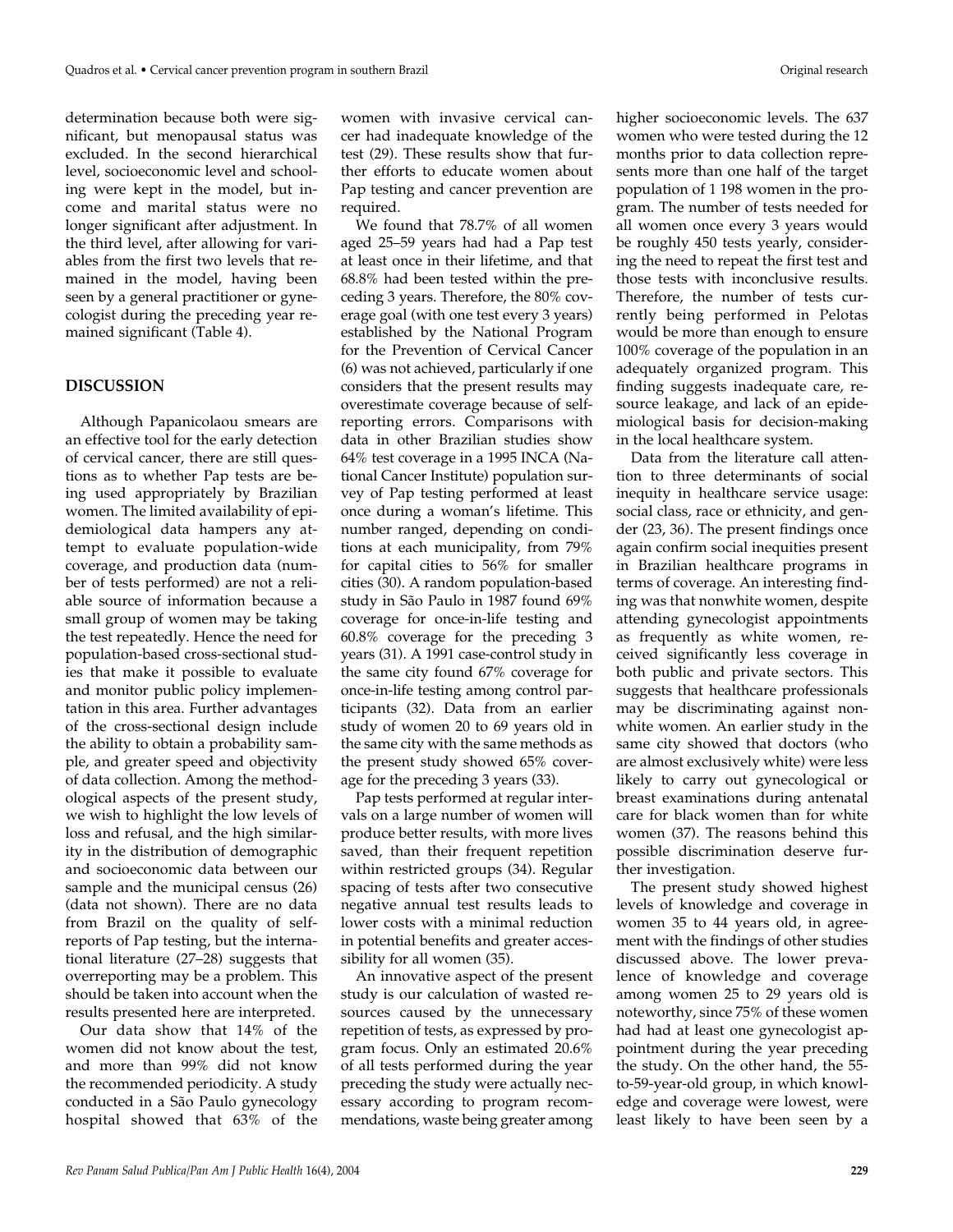|         | Variable                                                                                       | Crude analysis<br>(95% CI)                                                               | $\overline{P}$         | Adjusted analysis <sup>a</sup><br>(95% CI)                                             | P     |
|---------|------------------------------------------------------------------------------------------------|------------------------------------------------------------------------------------------|------------------------|----------------------------------------------------------------------------------------|-------|
| Level 1 |                                                                                                |                                                                                          |                        |                                                                                        |       |
|         | Age (years)<br>$25 - 29$<br>$30 - 34$<br>$35 - 39$                                             | $1.7(1.2 - 2.2)$<br>$1.2(0.9-1.7)$<br>$\mathbf{1}$                                       | $=0.01b$               | $1.6(1.2 - 2.2)$<br>$1.2(0.9-1.7)$<br>$\mathbf{1}$                                     | 0.008 |
|         | $40 - 44$<br>$45 - 49$<br>$50 - 54$<br>$55 - 59$                                               | $1.2(0.8-1.7)$<br>$1.3(0.9-1.8)$<br>$1.4(1.0-1.9)$<br>$1.6(1.1 - 2.1)$                   |                        | $1.1(0.8-1.6)$<br>$1.2(0.9-1.7)$<br>$1.4(1.0-1.9)$<br>$1.6(1.2 - 2.1)$                 |       |
|         | Skin color<br>White<br>Nonwhite                                                                | 1<br>$1.4(1.2 - 1.7)$                                                                    | < 0.001 <sup>b</sup>   | 1<br>$1.4(1.2 - 1.7)$                                                                  | 0.001 |
|         | Menopause<br>No<br>Yes                                                                         | 1<br>$1.1(1.0-1.4)$                                                                      | $=0.2b$                | 1<br>$1.0(0.7-1.3)$                                                                    | 1.0   |
| Level 2 | ABIPEME socioeconomic level<br>A/B<br>С<br>D<br>E                                              | 1<br>$2.4(1.7-3.5)$<br>$3.8(2.6 - 5.5)$<br>$5.4(3.5 - 8.4)$                              | $< 0.001$ <sup>c</sup> | 1<br>$1.8(1.2 - 2.5)$<br>$2.3(1.6-3.4)$<br>$2.7(1.7-4.2)$                              | 0.001 |
|         | Schooling (years)<br>12 or more<br>$9 - 11$<br>$5 - 8$<br>$1 - 4$<br>No formal education       | $\mathbf{1}$<br>$2.1(1.4-3.1)$<br>$2.7(1.7-4.1)$<br>$3.9(2.5 - 6.0)$<br>$6.0(3.9 - 9.4)$ | $<$ 0.001 $\circ$      | 1<br>$1.5(1.0-2.3)$<br>$1.7(1.1 - 2.6)$<br>$2.4(1.5-3.6)$<br>$3.2(2.0-5.1)$            | 0.001 |
|         | Family income<br>(-fold minimum wage)<br>>6.0<br>3.01 to 6.0<br>1.01 to 3.0                    | 1<br>$1.8(1.3 - 2.5)$<br>$2.5(1.8-3.4)$                                                  | $<$ 0.001 $\circ$      | $\mathbf{1}$<br>$1.1(0.8-1.5)$<br>$1.1(0.8-1.6)$                                       | 0.7   |
|         | $<$ 1<br>Marital status<br>Married<br>Single<br>Divorced<br>Widow                              | $3.1(2.2 - 4.5)$<br>$\mathbf{1}$<br>$1.1(0.9-1.5)$<br>$1.1(0.9-1.4)$<br>$1.7(1.4 - 2.3)$ | < 0.001 <sup>b</sup>   | $1.3(0.8 - 2.0)$<br>$\mathbf{1}$<br>$1.2(0.9-1.5)$<br>$1.2(0.9-1.4)$<br>$1.3(1.0-1.8)$ | 0.2   |
| Level 3 | Gynecologist appointments<br>during previous year<br>One or more<br>None                       | 1<br>$4.0(3.4-4.8)$                                                                      | < 0.001 <sup>b</sup>   | $\mathbf{1}$<br>$3.5(2.9-4.2)$                                                         | 0.001 |
|         | General practitioner appointments<br>during previous year<br>One or more<br>None               | $\mathbf{1}$<br>$1.3(1.1-1.6)$                                                           | $=0.001b$              | 1<br>$1.2(1.0-1.4)$                                                                    | 0.03  |
|         | Type of health care of last<br>gynecological appointment<br>Private/insurance<br>Public sector | $\mathbf{1}$<br>$1.9(1.5 - 2.4)$                                                         | < 0.001 <sup>b</sup>   | 1<br>$1.1(0.9-1.3)$                                                                    | 0.4   |
|         | Number of risk factors for cervical cancer<br>0<br>$\mathbf{1}$<br>$\boldsymbol{2}$<br>3       | $\mathbf{1}$<br>$1.4(1.1-1.7)$<br>$1.7(1.3 - 2.2)$<br>$2.7(2.0-3.6)$                     | < 0.001 <sup>b</sup>   | $\mathbf{1}$<br>$1.0(0.8-1.2)$<br>$0.9(0.6-1.2)$<br>$1.0(0.7-1.4)$                     | 0.6   |

#### **TABLE 4. Poisson multiple regression analysis of predictors of not having had a Pap test during the previous 3 years, adjusted for confounders, in women in Pelotas, Brazil, in 2002**

a Adjusted for others variables with P<0.2 in the same level or higher levels in the model of determination.

<sup>b</sup> Wald test for heterogeneity (Poisson regression).

<sup>c</sup> Wald test for linear trend (Poisson regression).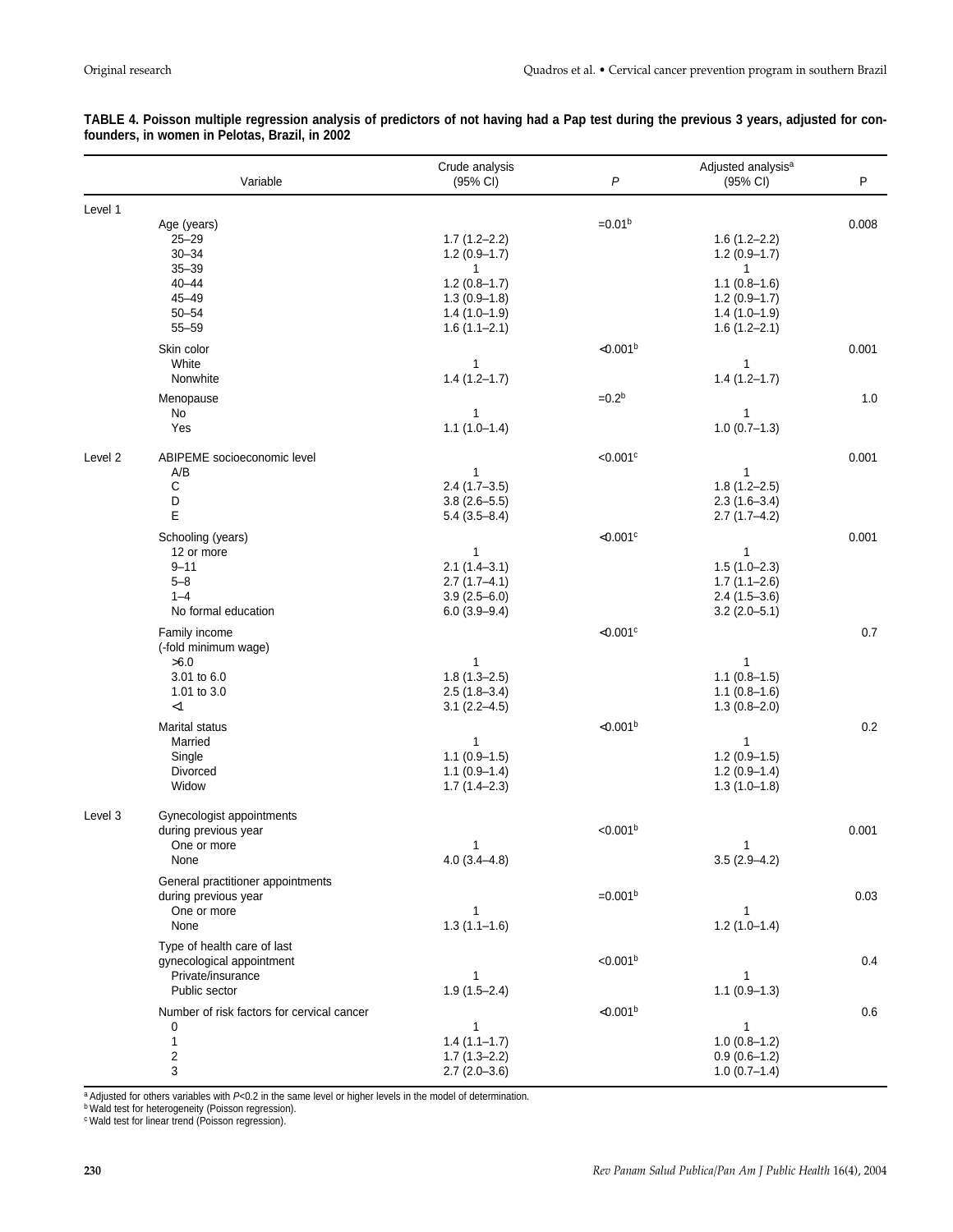gynecologist (61.1%) and most likely to have consulted a general practitioner (80.7%) (data not shown). This preference may have contributed to the lower coverage in this age range.

Being seen by a physician increases the chance of becoming acquainted with and having the test: both specialist and general practitioner visits during the preceding year favored these two outcomes. On the other hand, approximately 30% of the women seen by a general practitioner, and 16% of those seen by a gynecologist, had not been tested in the previous 3 years, which indicates the large number of missed opportunities for prevention. The frequency of missed opportunities was significantly higher among black and poor women who were not tested despite having been seen by a gynecologist. The probability of not having the test was twice as high for women who were seen by public sector gynecologists during the preceding year (21.9%) as for private sector users (10.5%), which indicates that in this area, the public sector is not performing as well as the private sector. On the other hand, focus was similar between private (18.1%) and public sector users (23.8%), which indicates a lack of efficiency in both sectors.

Knowledge of the characteristics of the population studied here is impor-

tant to identify the groups most vulnerable to cervical cancer, as a step toward better budget allocation and investments in higher levels of coverage in subgroups at greater risk. The crude estimates presented in Table 3 show that women with a greater number of risk factors were also the least likely to have been tested. The significance of this variable disappeared after adjustment, and is thus characterized here as a risk marker but not as a determinant of not having a Pap test. The women who needed the test most were those least likely to be tested, which once again demonstrates J.T. Hart's "Inverse Care Law" (38): healthcare availability is inversely proportional to one's need for it. In a study conducted in Mexico, the lowest coverage was also found for the population at highest risk (39).

Efforts to prevent cervical cancer in Brazil have entailed a combination of encouraging some (but not all) women to seek medical care services spontaneously with sporadic mass campaigns carried out in 1998 and 2002. These campaigns placed great emphasis on reaching high numbers of women without excluding those with a recent negative test. The combination of spontaneous care-seeking with indiscriminate campaigns has contributed to an excessive number of tests—which overburden the system—

among low-risk women. The practice of frequent, unnecessary testing, on the other hand, is widespread in both the public and private sectors, as evidenced by the fact that 80% of the tests in both sectors were unnecessary. One can only speculate about the specific reasons for such inefficiency. In the private sector, where the professional is reimbursed by the patient or insurance company for every test performed, there is an obvious financial incentive for frequent, unnecessary testing (40). In the public sector, on the other hand, such financial mechanisms do not operate. Possible explanations may include the markedly lower levels of knowledge about the test among poor women (as shown in Table 3), as well as lower access to services where the test is carried out.

The recent expansion of the Family Health Program in Brazil entails the definition of a specific catchment area for each primary health facility, and monthly visits to all families by community health workers. In our view, this provides an excellent opportunity to correct the distortions we observed in our study by actively encouraging women to spontaneously seek appropriate care. It remains to be seen, however, whether the program will effectively improve Pap test coverage and focus.

#### **REFERENCES**

- 1. Parkin DM. Cancer Incidence in Five Continents. Vol. VII IARC Sci Publ. 1997;143:45–173.
- 2. Parkin DM, Bray FI, Devesa SS. Cancer burden in the year 2000. The global picture. Eur J Cancer. 2001; 37 Suppl 8:S4–66.
- 3. Abrão FS. Periodicidade e faixa etária na visão do Hospital A. C. Camargo. Rev Bras Cancerol. 1989;351/(2):36–7.
- 4. Brasil, Rio Grande do Sul, Secretaria Estadual da Saúde, Coordenadoria de Informações em Saúde. Sistema de informações em mortalidade. SIM 2000. Porto Alegre: Secretaria Estadual da Saúde; 2002.
- 5. Brasil, Ministério da Saúde, Secretaria Nacional de Assistência à Saúde, Instituto Nacional de Câncer-INCA. Estimativas da Incidência e Mortalidade por Câncer no Brasil. 2002. Rio de Janeiro: INCA; 2002.
- 6. Brasil, Ministério da Saúde, Secretaria Executiva, Controle do câncer do colo uterino: Pro-

grama Nacional de Controle do Câncer do Colo Uterino. Brasília: Ministério da Saúde; 2001.

- 7. Barron BA, Richart RM. A statistical model of the natural history of cervical carcinoma based on a prospective study of 557 cases. J Natl Cancer Inst. 1968; 416:1343–53.
- 8. Papanicolaou G, Traut H. The diagnostic value of vaginal smears in carcinoma of the uterus. Am J Obstet Gynecol. 1941; 422:211–23.
- 9. Wilson JM, Jungner YG. Principles and practice of mass screening for disease. Bol Oficina Sanit Panam. 1968; 654:281–393.
- 10. Aareleid T, Pukkala E, Thomson H, Hakama M. Cervical cancer incidence and mortality trends in Finland and Estonia: a screened vs. an unscreened population. Eur J Cancer. 1993; 5:745–9.
- 11. Laara E, Day NE, Hakama M. Trends in mortality from cervical cancer in the Nordic coun-

tries: association with organised screening programmes. Lancet. 1987; 18544:1247–9.

- 12. Hakama M. Potential contribution of screening to cancer mortality reduction. Cancer Detect Prev. 1993; 174–5:513–20.
- 13. Hakama M, Louhivuori K. A screening programme for cervical cancer that worked. Cancer Surv. 1988; 73:403–16.
- 14. Walton R. Cervical cancer screening programs. III. Components of a practical screening program for carcinoma of the cervix. Can Med Assoc J. 1976; 11411:1027–31.
- 15. Walton R. Cervical cancer screening programs. II. Screening for carcinoma of the cervix. Can Med Assoc J. 1976; 114(11):1013– 26.
- 16. Walton R. Cervical cancer screening programs. I. Epidemiology and natural history of carcinoma of the cervix. Can Med Assoc J. 1976;114(11):1003–12.